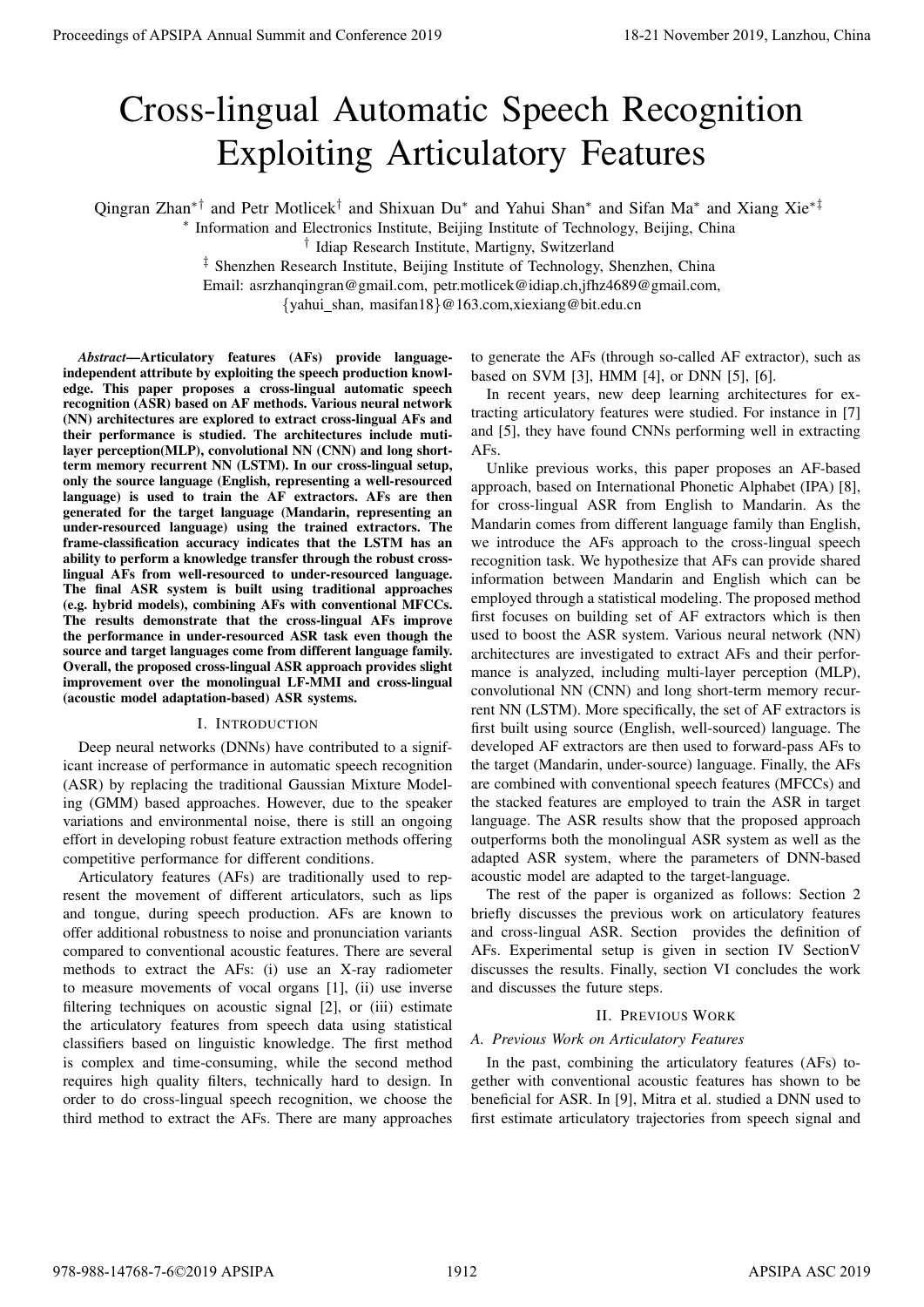TABLE I STATISTIC OF SPEECH CORPORA.

|          | #Speakers   #Utterances |    |                                         |             | Duration (in hours) |      |  |
|----------|-------------------------|----|-----------------------------------------|-------------|---------------------|------|--|
| Language |                         |    | Train                                   | <b>Test</b> | Train               | Test |  |
| Mandarin | 30 <sup>'</sup>         | 10 | $10'893$   2'496   27.2                 |             |                     | 6.2  |  |
| English  | 125 <sup>1</sup>        |    | $126 \mid 28.539 \mid 2.620 \mid 100.6$ |             |                     | 5.4  |  |

then apply the network to extract the articulatory trajectories for training and testing datasets for English ASR system. In [10], Emre et al. investigated combination of the articulatory features extracted from the labeled speech corpus with the traditional acoustic features for the the pathological speech recognition. Manjunath [11] et al. investigated a DNN based AF prediction methods applied in a fusion to enhance the acoustic features with various categories of AFs. Results showed that the AFs can be beneficial for the multilingual phone recognition. In [12]–[15], researchers found that AFs are helpful for monolingual ASR and can improve the performance in other speech oriented.

#### *B. Previous work on cross-lingual speech recognition*

Overall, DNN based acoustic models have been shown to provide consistent advantages for multilingual speech recognition tasks [16], [17]. For cross-lingual ASR, [18] found that combining bottleneck features extracted using monolingual (English and Mandarin) ASR systems perform worse than the baseline ASR built from conventional acoustic (PLP) features. This suggests that the transfer knowledge from English to Mandarin is a difficult task. In [19], the authors had demonstrated the transfer knowledge from European languages to English and Chinese target languages. The trained DNN has the hidden layers made common across many languages while the softmax layers are made language dependent. The final ASR system has been shown to outperform the monolingual ASR systems by 3% - 5% relative in word error rate (WER).

## III. EXTRACTION OF ARTICULATORY FEATURES

## *A. Phone set*

English ASR developed in this paper uses the standard phone set with 39 phones defined in Worldset Symbols [20]. It comprises 15 vowels and 24 consonants. There are also different articulatory features among languages, like *zero consonant* appearing for Mandarin, which do not exist for English. In order to simplify sharing the common units in IPA, we applied some modifications on the Mandarin phone set. For instance, in Mandarin dataset, AFs of two different vowels in a diphthongs are not the same, so diphthongs are transcribed using separate monophthongs<sup>1</sup>. After the modifications, we obtained 50 phones for Mandarin, comprising 25 vowels and 25 consonants.





Fig. 1. Framework of the AF-based cross-lingual ASR. (i) Red block diagrams represent the set of AF classifiers developed using English data. (ii) Blue block diagrams represent the forward pass of target-language data through the set of AF classifiers for training the final ASR in Mandarin.

| TABLE II |  |                                                   |  |  |  |  |  |  |
|----------|--|---------------------------------------------------|--|--|--|--|--|--|
|          |  | TABLE WITH DETAILED SET OF ARTICULATORY FEATURES. |  |  |  |  |  |  |

| AFs             | AF types                                                                       | Number |
|-----------------|--------------------------------------------------------------------------------|--------|
| <b>Backness</b> | Front, Central,<br>Back, Nil                                                   |        |
| Height          | High, Middle-High, Second-highest,<br>Half-high<br>Medium, High, Half-low, Nil | 8      |
| Rounding        | Round, Unround, Nil                                                            | 3      |
| Apical          | High, Medium, Low,<br>Interdental, Nil                                         | 5      |
| Lingual sound   | Front, Central, Back, Nil                                                      | 4      |
| Labial sound    | Bilabial, Labiodental, Nil                                                     | ٩      |

## *B. Definition of the articulatory features*

In this work, we assume that AFs are similar across the languages and thus they can be viewed as language-independent sub-phonetic units. However, the languages tackled in this paper (English and Chinese Mandarin) belong to far different language families [21]. Based on the IPA and the linguistic knowledge [22], [23], we therefore define the AF types as described in Table II. In this table, *Nil* means "not-specified", for example, *Height* of articulation does not exist for consonants, so for consonants, the AFs type in *Height* is *Nil*.

#### IV. EXPERIMENTAL SETUP

#### *A. Speech corpora*

For developing and analyzing the performance of the proposed cross-lingual ASR system, speech datasetes of English (source language) and Mandarin (target language) are considered. For Mandarin and English we choose 30 hours Thchs30 set [24] and 100 hours sub-set of Librispeech [25], respectively. The set of AF extractors was trained on English, while the acoustic and language models of the ASR system were developed and evaluated on Mandarin data. Thchs30 was developed by the Center for Speech and Language Technologies at Tsinghua University and involves about 30 hours of speech.

<sup>1</sup>https://en.wikipedia.org/wiki/Monophthong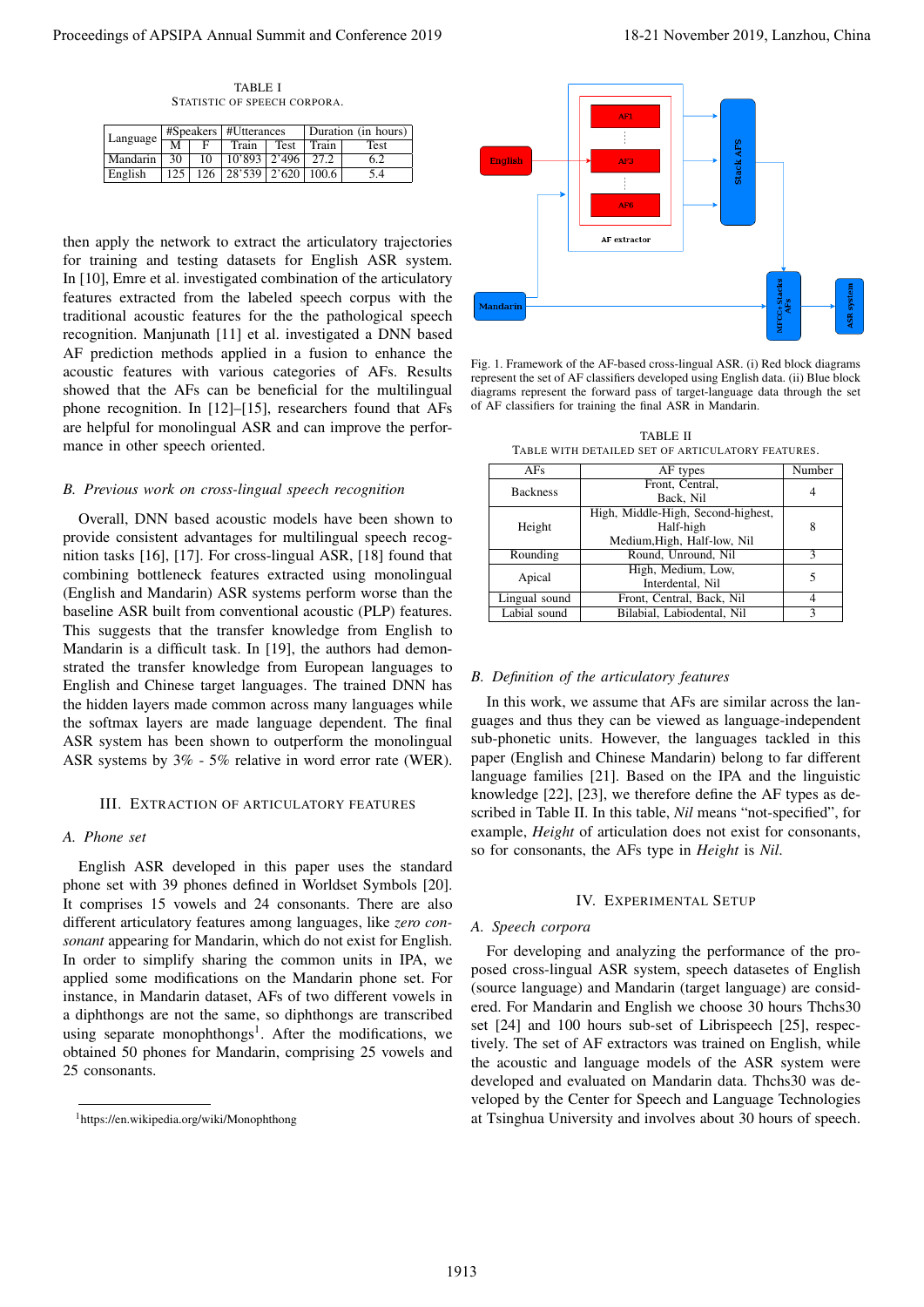



(c) CNN architecture



Librispeech is a large scale corpus containing approximately 1'000 hours of speech aligned with their transcriptions. We used a 100 hour sub-set. The sampling rate of both datasets is 16 kHz. Table 3 shows the statistics of the two datasets.

## *B. Proposed framework on extracting AFs*

The proposed AF-based cross-lingual ASR system was implemented as shown in Figure 3. More specifically, the developed system can be split into two parts: (i) AF extractor (i.e. set of individual AF extractors), and (ii) cross-lingual ASR. The set of AF extractors was trained on the source language using frame-level alignments obtained using previously developed monolingual GMM-HMM system. Different NN architectures were developed and evaluated to classify AFs on the source language. Further, the speech data of the target language were forward-passed through set of AF extractors and obtained features were combined with conventional MFCCs to train the final ASR system.

## *C. Set of AF extractors using frame alignments*

This sections provides a detailed analysis on different neural network architectures for building set of individual articulatory classifiers. We conducted experiments with three different NN architectures to estimate the frame-level AFs. Individual articulatory extractors were built specifically for each AF class. The GMM-HMM model built on the source-language was used to generate the phone-level alignments, further converted into AFs values using the phone-to-AF mapping<sup>2</sup>. Further, MLP, CNN and LSTM NN classifiers were built. The input for the AF classifiers was represented by 39-dimensional conventional MFCCs, enlarged by the context of 5 left and 5 right consecutive frames with the middle frame being the frame to classify. The size of the output layers of the individual AFs classifiers are specified in Table 1. All the NN architectures apply a ReLU non-linearity. The batch normalization [26] was applied before the ReLU non-linearity. More details are given in Figure 2.



Fig. 3. Cross-lingual adaptation from English to Mandarin.

<sup>2</sup>https://github.com/iezhanqingran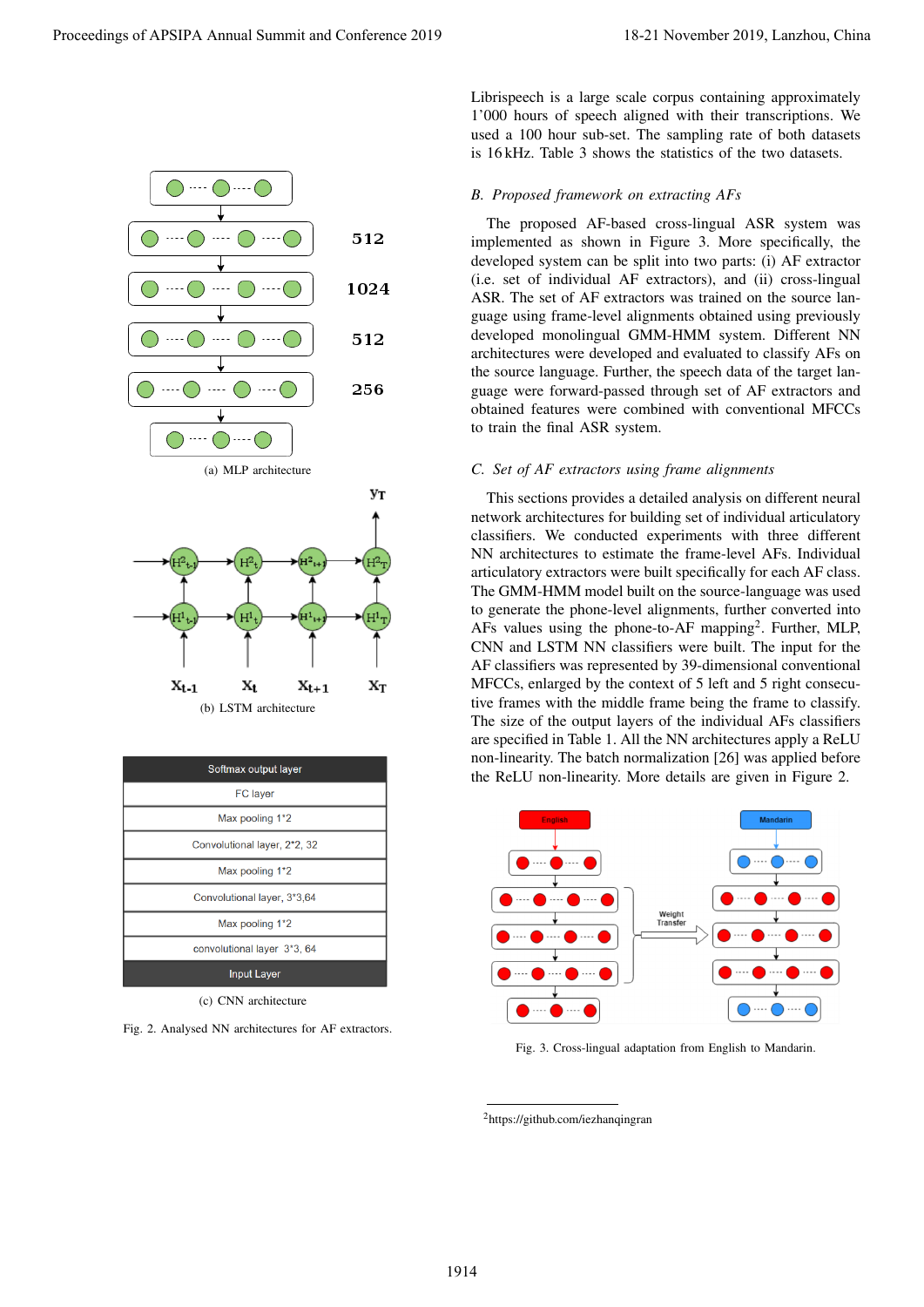| architecture | Training set | Testing set | <b>Backness</b> | Height | Rounding | Apical | Lingual sound | abial consonant |
|--------------|--------------|-------------|-----------------|--------|----------|--------|---------------|-----------------|
| MLP          | English      | English     | 68.1            | 67.7   | 67.1     | 78.8   | 86.8          | 88.3            |
| MLP          | English      | Mandarin    | 59.0            | 57.7   | 57.1     | 75.3   | 79.8          | 85.4            |
| CNN          | English      | English     | 80.3            | 81.5   | 82.4     | 86.8   | 90.1          | 90.8            |
| <b>CNN</b>   | English      | Mandarin    | 60.8            | 59.8   | 57.3     | 71.8   | 79.7          | 85.1            |
| LSTM         | English      | English     | 82.5            | 82.4   | 84.8     | 85.4   | 95.1          | 94.7            |
| LSTM         | English      | Mandarin    | 69.7            | 70.0   | 67.3     | 82.0   | 84.0          | 89.1            |

MONO-LINGUAL - SOURCE-LANGUAGE TEST-SET, AND (B) CROSS-LINGUAL - TARGET-LANGUAGE TEST-SET.

TABLE III FRAME-LEVEL CLASSIFICATION ACCURACY [%] OF ARTICULATORY FEATURES. THE CLASSIFICATION RESULTS ARE PROVIDED FOR TWO TASKS (A)

## *D. ASR system building*

This section describes both monolingual and cross-lingual ASR works. All ASR systems built in this work were developed using Kaldi [27] from a GMM-HMM architecture exploiting conventional 39-dimensional MFCCs including the deltas and delta-deltas. The monophone (both English and Mandarin) acoustic models have 3 states to model non-silence phones) and 5 states to model silence phones. The contextdependent (tri) acoustic models were trained using MFCCs, followed by speaker adaptive training. The TDNN-HMM acoustic models (using CE(cross-entropy) loss) comprise 6 hidden layers, each consisting of 625 units, trained from 11 consecutive frames using the alignment from the GMM-HMM. We also trained a TDNN-HMM with LF-MMI (Lattice-free MMI) objective function [28]. As a cross-lingual ASR baseline, we exploited an usual approach where TDNN-HMM (CE) acoustic model was first built using source-language data (i.e. 100 h English corpora). Then, the output layer was replaced with a new output layer corresponding to the Mandarin target units and the whole TDNN-HMM model was retrained (i.e. the transferred layers used a smaller learning rate while the output layer use a larger learning rate). For AFs based crosslingual ASR, we combined the AF and conventional MFCCs. The combined features were deployed in the acoustic model (TDNN-HMM (CE)) built using target-language data. Proceedings of APSIPA Annual Summit and Conference 2019 18-21 November 2019, Lanzhou, China 1915

For all ASR experiments on target-language, we employed a standard (3-gram) language model, distributed with the dataset. For Mandarin language model, word LM was trained using a text collection randomly selected from the Chinese Gigaword corpus [24]. For English, source material built LMs is leveraged from Project Gutenberg books [25].

#### V. RESULTS AND DISCUSSIONS

## *A. AF classification results*

Table III illustrates the frame-based accuracies on the AF classification task for three different types of AF extractors. The evaluation is performed on source-language as well as target-language datasets. From the table we can see that the LSTM-based classifier provides the best performance to generate the AFs, both for monolingual (English test-set) and cross-lingual (Mandarin test-set) tasks. Based on obtained results, the following ASR experiments exploit the LSTM classifier for extracting the articulatory features.

## *B. ASR results*

This section compares the ASR results obtained on the target-language test-set.

First, the conventional acoustic models were built (monophone and triphone GMM-HMMs, TDNN-HMM (CE) and TDNN-HMM (LF-MMI)) using standard MFCC features. Training data from the target-language were used. Then, the cross-lingual AFs, combined with MFCCs, were used to train the same types of acoustic models. More specifically, as described above, the set of AF classifiers was trained on source-language. AFs were therefore obtained by forwardpassing the Mandarin (training and testing) data through these classifiers. The ASR results (in terms of WER) are given in Table IV for different types of acoustic models. From the table we can find that the AFs-based ASR approach provides the best performance across all ASR systems (both GMM-HMM and TDNN-HMM based), although the improvements are not large.

Finally, the proposed AF-based ASR system was compared with the conventional cross-lingual ASR baseline (i.e. the HMM-TDNN trained on source language, further adapted to the target language as described in Section IV. The results are given in Table V). AFs-based ASR system slightly outperforms the adapted ASR which indicates the effectiveness of our proposed method. As the Mandarin language is considered as an under-resource language in this paper, another observation which can be made from the results is that the AF-LSTM classifiers are able to capture the common information (i.e. on articulatory feature level) which can be used to improve the performance of low-resource ASR.

### VI. CONCLUSIONS

In this paper, we propose a framework for cross-lingual ASR for Mandarin. The approach exploits the source (English) data to train set of AFs classifiers. The generated AFs obtained by forward-passing the Mandarin data through the AF extractors are then combined with conventional MFCCs and used to build the ASR system on target language. The frame-level AF classification accuracies demonstrate that the LSTM are most effective to generate the AFs. The cross-lingual ASR results indicate that AFs can eventually improve the speech recognition performance, over other cross-lingual baselines. Our future work will focus on multi-task work, extending the proposed approach to more languages.